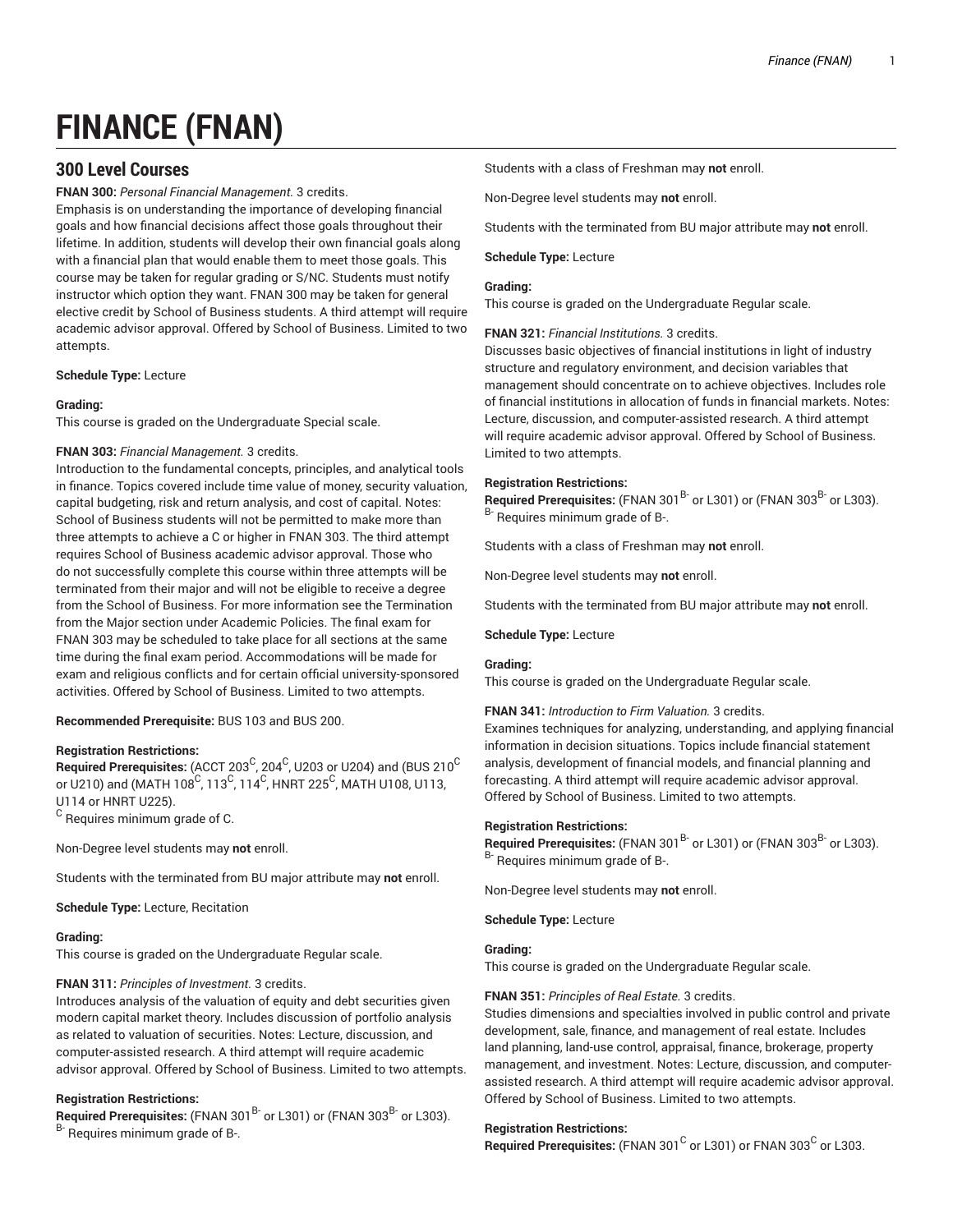$^{\rm C}$  Requires minimum grade of C.

Students with a class of Freshman may **not** enroll.

Non-Degree level students may **not** enroll.

Students with the terminated from BU major attribute may **not** enroll.

**Schedule Type:** Lecture

#### **Grading:**

This course is graded on the Undergraduate Regular scale.

## **FNAN 390:** *Introduction to Financial Planning.* 3 credits.

This course provides an introduction to the financial planning process for students interested in a career in financial planning and wealth management. Course topics include education, insurance, and retirement planning. The course also will cover professional responsibilities and regulations governing the financial services industry. A third attempt will require academic advisor approval. Offered by School of Business. Limited to two attempts.

## **Registration Restrictions:**

**Required Prerequisites:** (FNAN 303 B- or L303) and ((ACCT 303 B- or L303) or (ACCT 330<sup>B-</sup> or L330)).

B- Requires minimum grade of B-.

Students with a class of Freshman may **not** enroll.

Students in a Non-Degree Undergraduate degree may **not** enroll.

Students with the terminated from BU major attribute may **not** enroll.

**Schedule Type:** Lecture

#### **Grading:**

This course is graded on the Undergraduate Regular scale.

## **400 Level Courses**

## **FNAN 401:** *Advanced Financial Management.* 3 credits.

Analyzes decision-making in firm, emphasizing conceptual structure of problems and using advanced analytic techniques. Topics include current asset management, capital budgeting and structure, dividend policy, longterm financing, mergers, and corporate planning models. Notes: Lecture, discussion, and case analysis. A third attempt will require academic advisor approval. Offered by School of Business. Limited to two attempts.

#### **Registration Restrictions:**

**Required Prerequisites:** (FNAN 301<sup>B-</sup> or L301) or (FNAN 303<sup>B-</sup> or L303). B- Requires minimum grade of B-.

Students with a class of Freshman or Sophomore may **not** enroll.

Non-Degree level students may **not** enroll.

Students with the terminated from BU major attribute may **not** enroll.

#### **Schedule Type:** Lecture

## **Grading:**

This course is graded on the Undergraduate Regular scale.

**FNAN 411:** *Investment Analysis and Portfolio Management.* 3 credits. Analyzes modern techniques of portfolio management including evaluating standards for selecting individual securities to include or delete from portfolios. Presents risk-return analysis for portfolios and portfolio performance measures. Lecture, discussion, computer assisted

research. A third attempt will require academic advisor approval. Offered by School of Business. Limited to two attempts.

#### **Registration Restrictions:**

Required Prerequisites: (FNAN 311<sup>C</sup> or L311). <sup>C</sup> Requires minimum grade of C.

Students with a class of Freshman or Sophomore may **not** enroll.

Non-Degree level students may **not** enroll.

Students with the terminated from BU major attribute may **not** enroll.

**Schedule Type:** Lecture

#### **Grading:**

This course is graded on the Undergraduate Regular scale.

## **FNAN 412:** *Futures and Options Markets.* 3 credits.

Introduces options, commodity, and financial futures markets as they function to provide pricing mechanisms and alternative investment vehicles. Lecture, discussion, and computer-assisted research. A third attempt will require academic advisor approval. Offered by School of Business. Limited to two attempts.

#### **Registration Restrictions:**

Required Prerequisites: (FNAN 311<sup>C</sup> or L311).  $\rm ^C$  Requires minimum grade of C.

Students with a class of Freshman or Sophomore may **not** enroll.

Non-Degree level students may **not** enroll.

Students with the terminated from BU major attribute may **not** enroll.

## **Schedule Type:** Lecture

## **Grading:**

This course is graded on the Undergraduate Regular scale.

## **FNAN 421:** *Money and Capital Markets.* 3 credits.

Discussion of how financial markets are organized, their role in the allocation of funds to various market segments, and interaction between markets. Topics include aggregate flow of funds analysis; and money, government, corporate, and mortgage markets. Lecture, discussion, and computer assisted research. A third attempt will require academic advisor approval. Offered by School of Business. Limited to two attempts.

## **Registration Restrictions:**

Required Prerequisites: (FNAN 321<sup>C</sup> or L321). <sup>C</sup> Requires minimum grade of C.

Students with a class of Freshman or Sophomore may **not** enroll.

Non-Degree level students may **not** enroll.

Students with the terminated from BU major attribute may **not** enroll.

#### **Schedule Type:** Lecture

## **Grading:**

This course is graded on the Undergraduate Regular scale.

## **FNAN 430:** *Empirical Methods in Finance.* 3 credits.

Examines statistical and econometric techniques used in analyzing financial data and developing financial models. Combines development of understanding of fundamental concepts with applications. Includes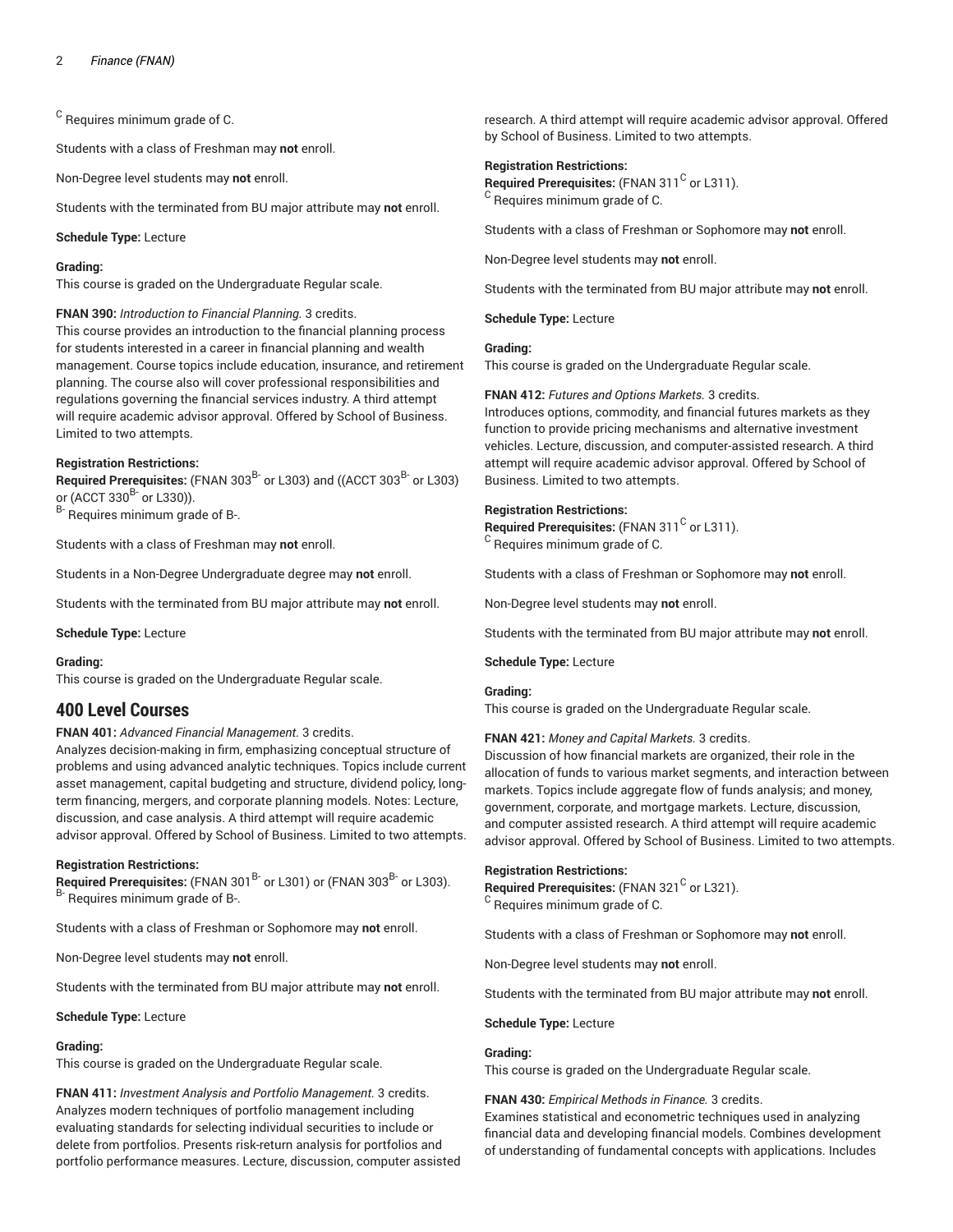extensive use of standard software. A third attempt will require academic advisor approval. Offered by School of Business. Limited to two attempts.

**Recommended Prerequisite:** BS degree status.

**Registration Restrictions:**

 $\mathsf{\mathsf{Required\ Pre}}$  recequisites: (FNAN 311  $^{\mathsf{C}}$  or 321  $^{\mathsf{C}}$ ). <sup>C</sup> Requires minimum grade of C.

**Schedule Type:** Lecture

## **Grading:**

This course is graded on the Undergraduate Regular scale.

**FNAN 431:** *Venture Capital and Private Financing of Startups.* 3 credits. This course focuses on how venture capitalists arrange the financing for a company; what they look for in a business plan; how they value a business; and how they structure the terms of an agreement. A third attempt will require academic advisor approval. Offered by School of Business. Limited to two attempts.

## **Registration Restrictions:**

Required Prerequisites: FNAN 301<sup>B-</sup> or 303<sup>B-</sup>. <sup>B-</sup> Requires minimum grade of B-.

Non-Degree level students may **not** enroll.

Students with the terminated from BU major attribute may **not** enroll.

**Schedule Type:** Lecture

#### **Grading:**

This course is graded on the Undergraduate Regular scale.

## **FNAN 432:** *Fixed-Income Securities.* 3 credits.

Focuses on analysis of fixed-income securities, including corporate and government bonds, mortgage-backed securities, and derivatives. Major topics include institutional features of fixed-income securities markets, valuation, analysis of risks, and portfolio management decisions. A third attempt will require academic advisor approval. Offered by School of Business. Limited to two attempts.

**Recommended Prerequisite:** BS degree status.

#### **Registration Restrictions:**

**Required Prerequisite:** (FNAN 311 C ).  $^{\rm C}$  Requires minimum grade of C.

Non-Degree level students may **not** enroll.

**Schedule Type:** Lecture

## **Grading:**

This course is graded on the Undergraduate Regular scale.

## **FNAN 436:** *Probability Methods for Finance.* 3 credits.

This course focuses on the development and use of probability models for analyzing risks and financial decisions. Emphasis is on Monte Carto simulation modeling, linear programming, and decision analysis of complex problems in corporate finance and in investment analysis. A third attempt will require academic advisor approval. Offered by School of Business. Limited to two attempts.

## **Registration Restrictions:**

 $\bf{Required\ Pre requires:}$  (FNAN 301  $^{\rm C}$ , L301  $^{\rm C}$ , 303  $^{\rm C}$  or L303  $^{\rm C}$ ) and (OM 210  $^{\rm C}$ or BUS 210 $^{\text{C}}$ ).

 $^{\rm C}$  Requires minimum grade of C.

**Schedule Type:** Lecture

## **Grading:**

This course is graded on the Undergraduate Regular scale.

#### **FNAN 440:** *International Financial Management.* 3 credits.

Introduces management of contemporary firm's international financial operations. Topics include foreign exchange risk, political risk, returns and risks of international projects, international money and capital markets, financial accounting, capital structure, and cost of capital. Lecture, discussion, readings, and problems. A third attempt will require academic advisor approval. Offered by School of Business. Limited to two attempts.

## **Registration Restrictions:**

Required Prerequisites: FNAN 301<sup>B-</sup> or 303<sup>B-</sup>. B- Requires minimum grade of B-.

Students with a class of Freshman or Sophomore may **not** enroll.

Non-Degree level students may **not** enroll.

Students with the terminated from BU major attribute may **not** enroll.

**Schedule Type:** Lecture

#### **Grading:**

This course is graded on the Undergraduate Regular scale.

#### **FNAN 441:** *Advanced Topics in Firm Valuation.* 3 credits.

Course will focus on complex valuation techniques and build on the knowledge and skills developed in FNAN 341. Course will cover: research and value companies of different sizes, value private equity, mezzanine financing, develop advance discounted cash flow models, and other relevant topics. A third attempt will require academic advisor approval. Offered by School of Business. Limited to two attempts.

## **Registration Restrictions:**

 $\mathsf{Required}$  Prerequisites: FNAN 341  $^\mathsf{C}$  or 302  $^\mathsf{C}$ .  $^{\rm C}$  Requires minimum grade of C.

Students with the terminated from BU major attribute may **not** enroll.

#### **Schedule Type:** Lecture

#### **Grading:**

This course is graded on the Undergraduate Regular scale.

## **FNAN 451:** *Real Estate Finance.* 3 credits.

Studies mechanisms of real estate finance, sources of funds, loan contracts, principles of mortgage risk analysis, and secondary mortgage markets. Develops analytical skills including using microcomputer and appropriate software. A third attempt will require academic advisor approval. Offered by School of Business. Limited to two attempts.

## **Registration Restrictions:**

Required Prerequisites: (FNAN 351<sup>C</sup> or L351). <sup>C</sup> Requires minimum grade of C.

Students with a class of Freshman or Sophomore may **not** enroll.

Non-Degree level students may **not** enroll.

Students with the terminated from BU major attribute may **not** enroll.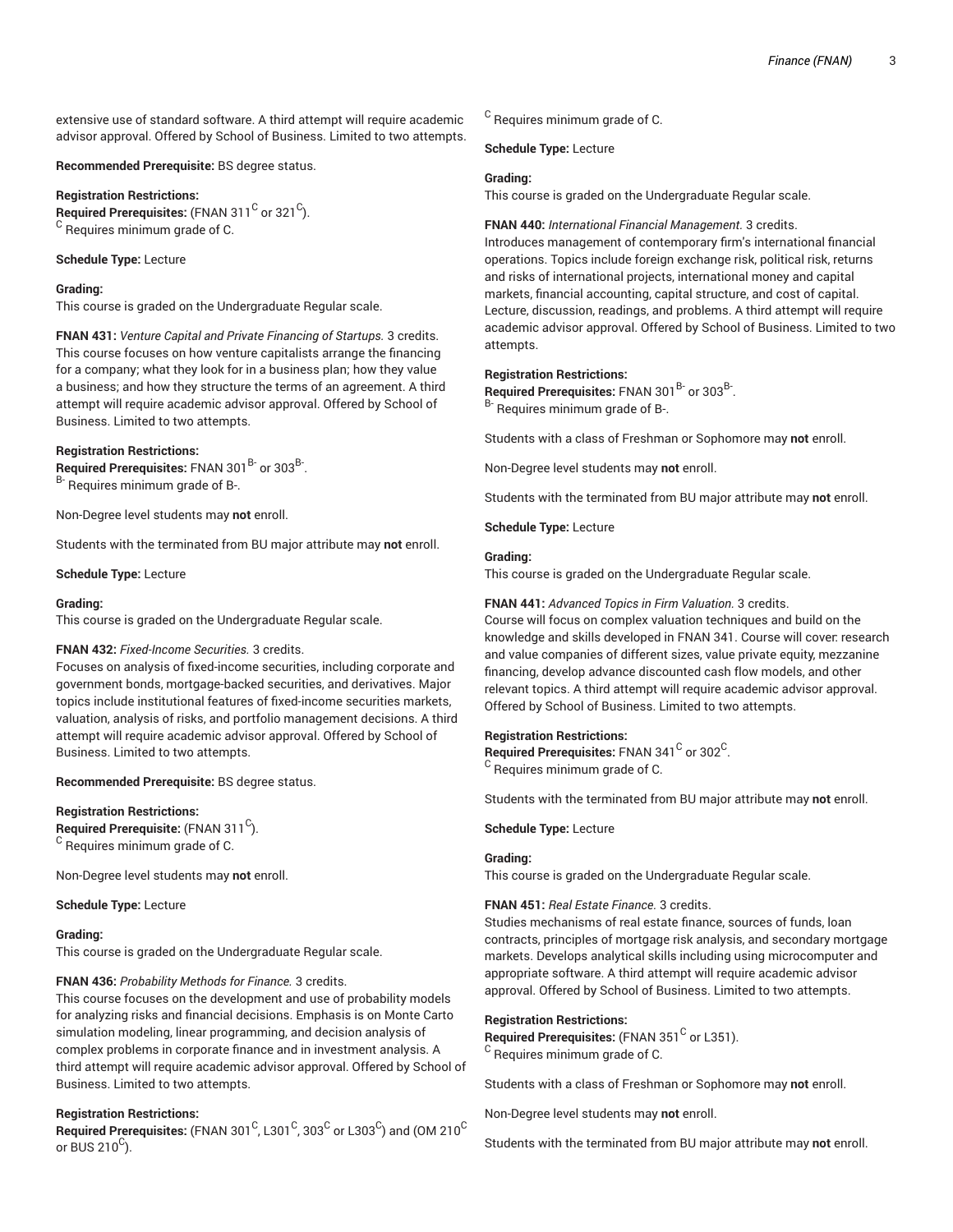**Schedule Type:** Lecture

#### **Grading:**

This course is graded on the Undergraduate Regular scale.

## **FNAN 454:** *Real Estate Development.* 3 credits.

Examines commercial real estate development process and principles plus actual residential, office, retail, and industrial projects. Includes financial analytical techniques to investigate project feasibility, density, financing viability, cash flows, and valuation. Emphasis placed on realworld, entrepreneurial, decision-making skills for developing commercial real estate. Lecture, discussion, project analysis. A third attempt will require academic advisor approval. Offered by School of Business. Limited to two attempts.

## **Registration Restrictions:**

**Required Prerequisites:** (FNAN 351<sup>C</sup> or L351). <sup>C</sup> Requires minimum grade of C.

Students with the terminated from BU major attribute may **not** enroll.

**Schedule Type:** Lecture

#### **Grading:**

This course is graded on the Undergraduate Regular scale.

#### **FNAN 462:** *Honors Seminar in Finance.* 3 credits.

Provides an in-depth study and analysis of contemporary developments and topics of interest in finance. Topics and format will vary. Enrollment is limited and competitive. A third attempt will require academic advisor approval. Offered by School of Business. Limited to two attempts.

#### **Registration Restrictions:**

Enrollment limited to students with a class of Senior Plus or Senior.

Enrollment is limited to students with a major in Finance.

Non-Degree or Washington Consortium level students may **not** enroll.

Students with the terminated from BU major attribute may **not** enroll.

#### **Schedule Type:** Lecture

#### **Grading:**

This course is graded on the Undergraduate Regular scale.

## **FNAN 472:** *Fintech and Blockchain in Finance.* 3 credits.

As the underlying technology that enables decentralized peer-to-peer currencies such as Bitcoin, blockchain has been touted as a revolutionary innovation to fundamentally change many aspects of business. How does blockchain actually work? How could it be applied to different business scenarios? Is blockchain truly the "next big thing" or just another hyped up buzz word? In this course, we'll conduct an objective investigation into the current status of blockchain development, and have an open dialog around its future promises. A third attempt will require academic advisor approval. Offered by School of Business. Limited to two attempts.

## **Registration Restrictions:**

Required Prerequisites: FNAN 301<sup>B-</sup> or 303<sup>B-</sup>. B- Requires minimum grade of B-.

## **Schedule Type:** Lecture

## **Grading:**

This course is graded on the Undergraduate Regular scale.

## **FNAN 477:** *Student Managed Investment Fund.* 3 credits.

Provide each student with real world and hands-on experience in security analysis and portfolio construction through the management of the GMU Student Managed Investment Fund. Participants will collectively make investment decisions of the fund, the overall portfolio composition, and will employ various financial models used to assess sector, industry and individual security strength/weakness in their decision-making. Students will be required to perform the necessary quantitative and qualitative work, Bloomberg analysis, and present their research to all other fund members/faculty each semester. Security selection will be based on a diversified equity portfolio approach seeking to enhance risk-adjusted returns versus commonly used market benchmarks. Faculty and professional mentors will train students in the application of fundamental analysis and security selection through several lecture/ workshop sessions. Increased interaction with the DC area investment community. Offered by School of Business. Limited to two attempts.

#### **Registration Restrictions:**

Required Prerequisites: FNAN 311<sup>B-</sup> or 341<sup>B-</sup>. B- Requires minimum grade of B-.

**Schedule Type:** Lecture

#### **Grading:**

This course is graded on the Undergraduate Regular scale.

**FNAN 491:** *Special Topics in Finance.* 3 credits. Advanced study of special topics in finance. Offered by School of Business. May be repeated within the degree for a maximum 6 credits.

#### **Registration Restrictions:**

 $\mathsf{\mathsf{Required\ Pre} }$  recequisites: (FNAN 301  $^\mathsf{C}$  or L301) or FNAN 303  $^\mathsf{C}$ . <sup>C</sup> Requires minimum grade of C.

Students with a class of Freshman or Sophomore may **not** enroll.

Non-Degree level students may **not** enroll.

Students with the terminated from BU major attribute may **not** enroll.

## **Schedule Type:** Lecture

## **Grading:**

This course is graded on the Undergraduate Regular scale.

## **FNAN 492:** *Internship in Finance.* 3 credits.

Opportunity to gain practical, professional experience in conjunction with academic development. An internship is an important part of academic and career preparation. May be used as elective credit, but may not be repeated. Notes: No more than 6 credits of School of Business internship coursework (BUS 492 or FNAN 492) can be applied towards a student's 120 (BU) degree applicable credits. Students must receive departmental approval in order to register for this course; please contact the School of Business Office of Career Services for internal eligibility requirements. Offered by School of Business. May be repeated within the degree for a maximum 6 credits. Equivalent to ACCT 492, BUS 492, MGMT 492, MIS 492, MKTG 492, OM 492, OSCM 492.

#### **Recommended Prerequisite:** 75 credit hours

## **Registration Restrictions:**

Required Prerequisites: FNAN 301<sup>B-</sup> or 303<sup>B-</sup>. <sup>B-</sup> Requires minimum grade of B-.

Students with a class of Freshman or Sophomore may **not** enroll.